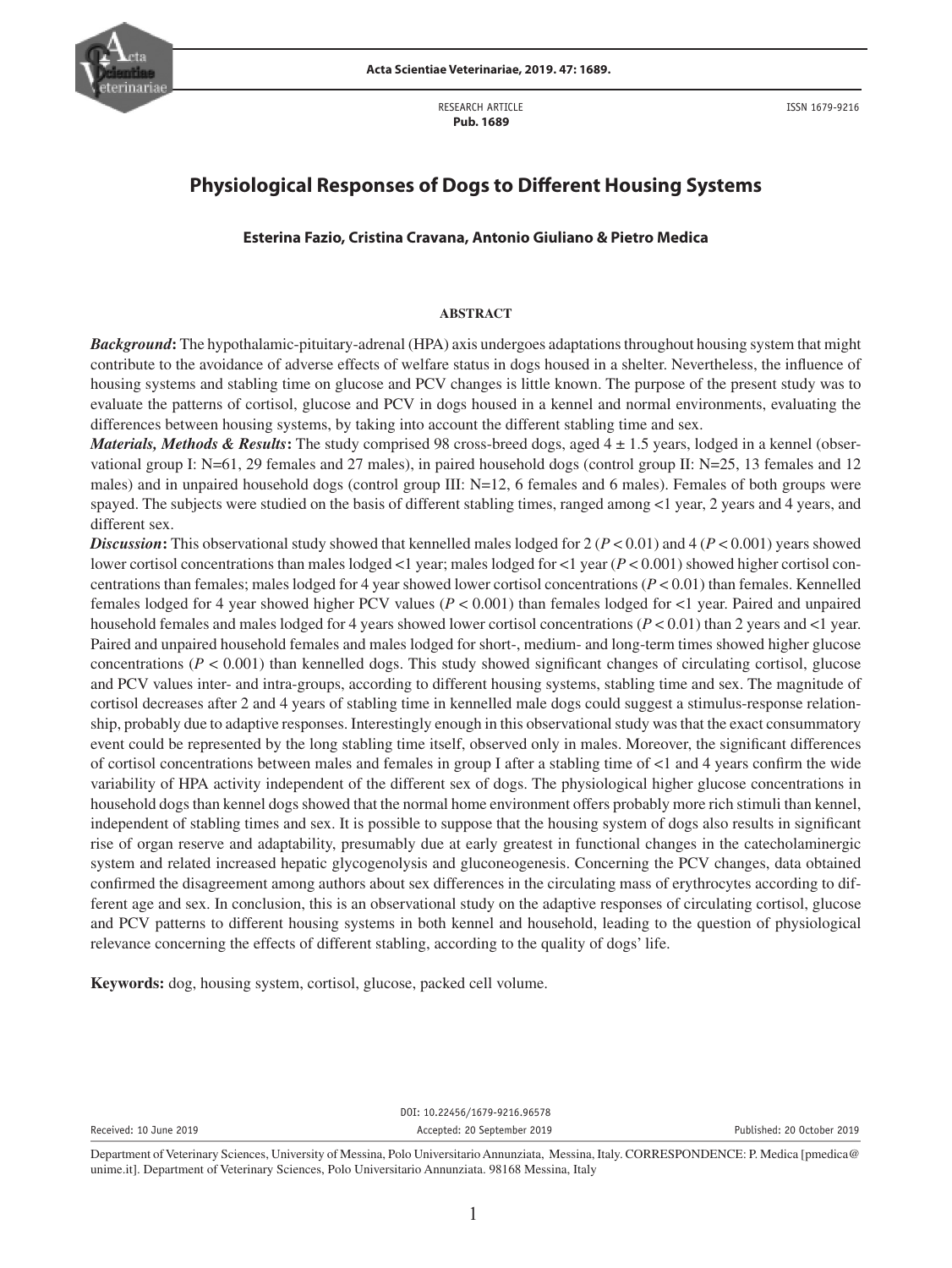### **INTRODUCTION**

Dog's adrenocortical activity is involved in response to social dynamics, hierarchical order and behavioural style [9], after loading, unloading and transport stress [6,22,29]. Significant changes in cortisol concentrations have been observed in a wide variety of coping strategies, through cortisol secretory patterns [2,3,12,38] and corticoid:creatinine ratio [40]. Urinary cortisol:creatinine ratio was higher in the kennel than home environment and was not associated with differences in movement/exercise between environments [28]. The main stressors in a domestic dog encounter in a shelter are represented by isolation, exposure to constant noise and novelty, disrupted routines, irritating stimuli and the different admission time to kennels [4,8,14,30,39].

Few studies have been performed on the physiological changes of cortisol concentrations in dogs according to different biological sampling (saliva, urine, faeces, hair, blood) [1,7,13,28,41] or different non-invasive methods for evaluating stressful conditions [27,34,42]. The use of glucose in conjunction with cortisol determination may lend additional support to assess the HPA axis response to stress [29]. Comparison of stress indicators in blood of dogs after transportation and housing in the new environment [29], after competitions [32,33] and entering re-homing kennels [15] has been studied, but very little is also known about the influence of housing systems and stabling time on glucose and PCV changes.

The purpose of the present study was to evaluate the patterns of cortisol, glucose and PCV in dogs housed in a kennel and normal home environments, evaluating the differences between the two housing systems, by taking into account the different stabling time and sex.

### **MATERIALS AND METHODS**

# *Study overview*

All methods and procedures used in this experiment were in compliance with the guidelines of the Italian Health Minister for the care and use of animals (D.L. 4/3/2014 n. 26) and EU Directive (Directive 2010/63).

The study comprised 98 cross-breed dogs, aged  $4 \pm 1.5$  years, lodged in a kennel (observational

group I: N= 61, 29 females and 27 males), in paired household dogs (control group II: N= 25, 13 females and 12 males) and in unpaired household dogs (control group III: N= 12, 6 females and 6 males). Females of both groups were spayed.

All subjects were fed once a day with a commercial feedstuff of "Trainer sterility" for spayed animals and "Trainer Acth" for uncastrated animals; water was available ad libitum.

The subjects were studied on the basis of different stabling times, ranged among <1 year, 2 years and 4 years, and different sex. Dogs of groups I were kept in a kennel comprised of two sections; an indoor section, represented by box ranged  $4 \times 2$  m<sup>2</sup> and  $6 \times 4$ m<sup>2</sup>, according to the number of dogs, equal to 2 and 5; and an outdoor section, respectively of  $2 \times 3$  m<sup>2</sup> and  $4 \times$ 4 m2 , joined by a hatchway. These subjects have shown regular activities during the day as walking, playing, contact with other dogs and people (husbandry staff taking care, veterinarian).

Paired household dogs of group II and unpaired household dogs of group III were kept in normal home environments comprised of indoor section and they were taken for at least three walk per day of approximately 15 min. The group II had contact and group III had no contact with other conspecifics at the home. On the basis of their history these subjects did no shown clinical signs or symptoms of disease or behavioural problems.

# *Sample collection and processing*

Blood samples were collected once a day for two consecutive days by venipuncture of the cephalic vein, in basal conditions, at 09:00 a.m., under quiet conditions and placed into evacuated tubes (Venoject)<sup>1</sup> and in K3-EDTA tubes (2.5 mL APTACA)<sup>2</sup> for PCV analysis. Evacuated tubes samples were subsequently (within 1 h) centrifuged for 15 min at 1500 *g*, serum was separated and glucose was immediately analyzed. The remaining part of serum was harvested and stored in polystyrene tubes at -20°C until assayed for cortisol concentrations.

# *Sample analysis*

Total serum cortisol concentrations were analysed in duplicate using a competitive enzyme immunoassay (EIA)<sup>3</sup>. During the first incubation, the cortisol sample competed with cortisol conjugated to horseradish peroxidase (HRP) for the specific sites of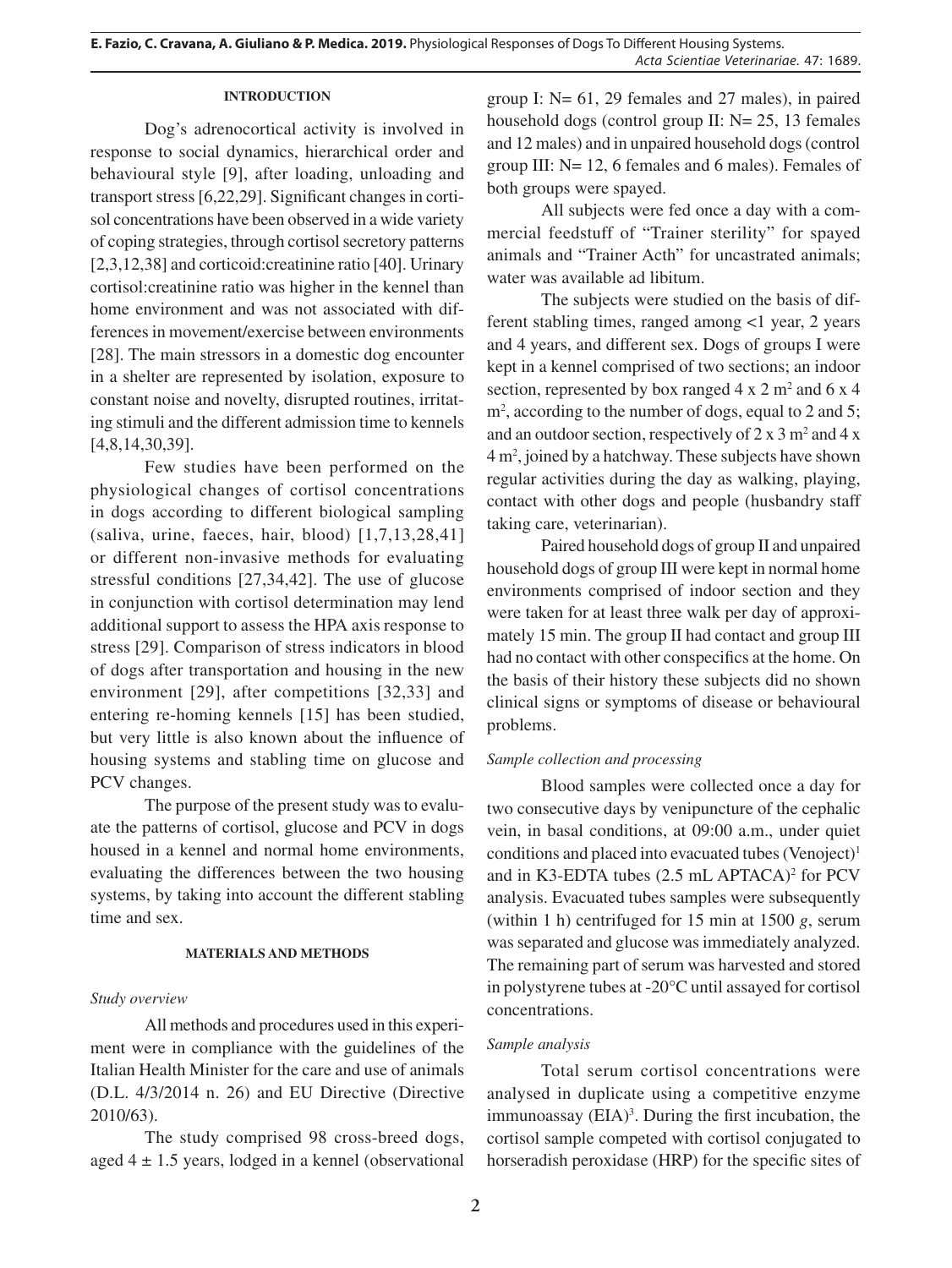the antiserum coated on the wells. Following incubation, all unbound material was removed by aspiration and washing. The enzyme activity bound to the solid phase is inversely proportional to cortisol concentration in calibrators and samples and is made evident by incubating the wells with a chromogen solution (tetramethylbenzidine, TMB) in substrate-buffer. Colorimetric reading was carried out using a spectrophotometer at  $450$  nm wavelength (Sirio S)<sup>3</sup>. Assay sensitivity was 5 ng/mL and intra- and interassay CVs were 4.6% and 6.9% respectively.

Glucose concentrations were analysed using enzymatic colorimetric method (glucose oxidase $peroxidase-4-amminoantipyrine) = (GOD-POD-PAP)<sup>3</sup>.$ Assay sensitivity was 2 mg/dL and intra- and interassay CVs were 0.85% and 2.03% respectively.

To determine PCV values, 2 capillary tubes were filled from K3-EDTS tube and centrifuged in a microcapillary centrifuge for 5 min; PCV value was the mean of the 2 capillary tubes.

# *Statistical analysis*

Data are presented as means ± standard deviation (S.D.). Student's t-test was applied to test the differences between housing groups, stabling times and sexes on cortisol, glucose and PCV changes. A linear correlation analysis (Pearson's method) was

performed to analyse the relationships among physiological parameters. The level of significance was set at *P* < 0.05. All calculations were performed using the PRISM package4.

### **RESULTS**

Data obtained (Table 1) showed lower cortisol concentrations in kennelled males lodged for 2 (*P* <  $0.01$ ) and  $4 (P < 0.001)$  years than those  $<$ 1 year, males lodged <1 year showed higher cortisol concentrations than females  $(P < 0.001)$ ; males lodged for 4 year showed lower cortisol concentrations  $(P < 0.01)$  than females.

Paired and unpaired household females and males lodged for 4 years showed lower cortisol concentrations ( $P < 0.01$ ) than 2 years and <1 year.

Concerning the glucose values (Table 2), higher concentrations were observed in paired and unpaired household females and males  $(P < 0.001)$ lodged from <1 year to 4 years than kennelled dogs.

Concerning the PCV values (Table 3), kennelled females lodged from 4 years showed higher PCV values ( $P < 0.001$ ) than <1 year.

No significant differences between cortisol and PCV of kennelled and household dogs were observed. No significant correlations among physiological parameters were observed.

Table 1. Circulating cortisol concentrations (nmol/L) in dogs of different sex and stabling time.

| Stabling<br>time | group I: kennel dogs |                                                                                        | group II: paired household dogs |                                                                               | group III: unpaired household dogs |                           |
|------------------|----------------------|----------------------------------------------------------------------------------------|---------------------------------|-------------------------------------------------------------------------------|------------------------------------|---------------------------|
|                  |                      |                                                                                        |                                 |                                                                               |                                    |                           |
| $\leq$ 1 vear    | $81.44 \pm 20.80$    | $154.47 \pm 14.18$ <sup>A</sup> $97.39 \pm 24.96$ $100.23 \pm 17.49$ $87.19 \pm 20.16$ |                                 |                                                                               |                                    | $75.32 \pm 19.42$         |
| 2 years          | $99.98 \pm 35.08$    | $87.48 \pm 36.83$ <sup>a</sup>                                                         | $118.52 \pm 33.63$              | $99.21 \pm 33.53$                                                             | $98.12 \pm 23.33$                  | $93.41 \pm 23.13$         |
| 4 years          |                      | $106.16 \pm 33.57$ $54.60 \pm 21.57$ <sup>bB</sup>                                     |                                 | $52.89 \pm 18.95^{\circ}$ $51.45 \pm 28.44^{\circ}$ $55.80 \pm 19.55^{\circ}$ |                                    | $53.65 \pm 18.63^{\circ}$ |

vs <1 year: a=*P* < 0.01; b=*P* < 0.001; vs ♀ A=*P* < 0.001; B= *P* < 0.01.

**Table 2.** Circulating glucose concentrations (mg/dL) in dogs of different sex and stabling time.

| Stabling<br>time | group I: kennel dogs |                  | group II: paired household dogs |                                                                                             | group III: unpaired household dogs |                    |
|------------------|----------------------|------------------|---------------------------------|---------------------------------------------------------------------------------------------|------------------------------------|--------------------|
|                  |                      |                  |                                 | $\prec$                                                                                     |                                    |                    |
| l year           | $51.10 \pm 13.79$    | $58.66 \pm 9.71$ | $79.20 \pm 7.19*$               | $88.25 \pm 7.41*$                                                                           | $82.22 \pm 7.58^*$                 | $81.65 \pm 7.36^*$ |
| 2 years          |                      |                  |                                 | $61.43 \pm 15.37$ $57.57 \pm 20.87$ $87.75 \pm 15.97$ $78.50 \pm 12.07$ $87.75 \pm 15.97$ * |                                    | $80.56 \pm 11.17*$ |
| 4 years          |                      |                  |                                 | $64.33 \pm 15.73$ $59.33 \pm 15.63$ $85.50 \pm 19.19$ $87.75 \pm 20.65$ *                   | $85.00 \pm 19.11*$                 | $88.77 \pm 22.30*$ |

vs group I: \**P* < 0.001.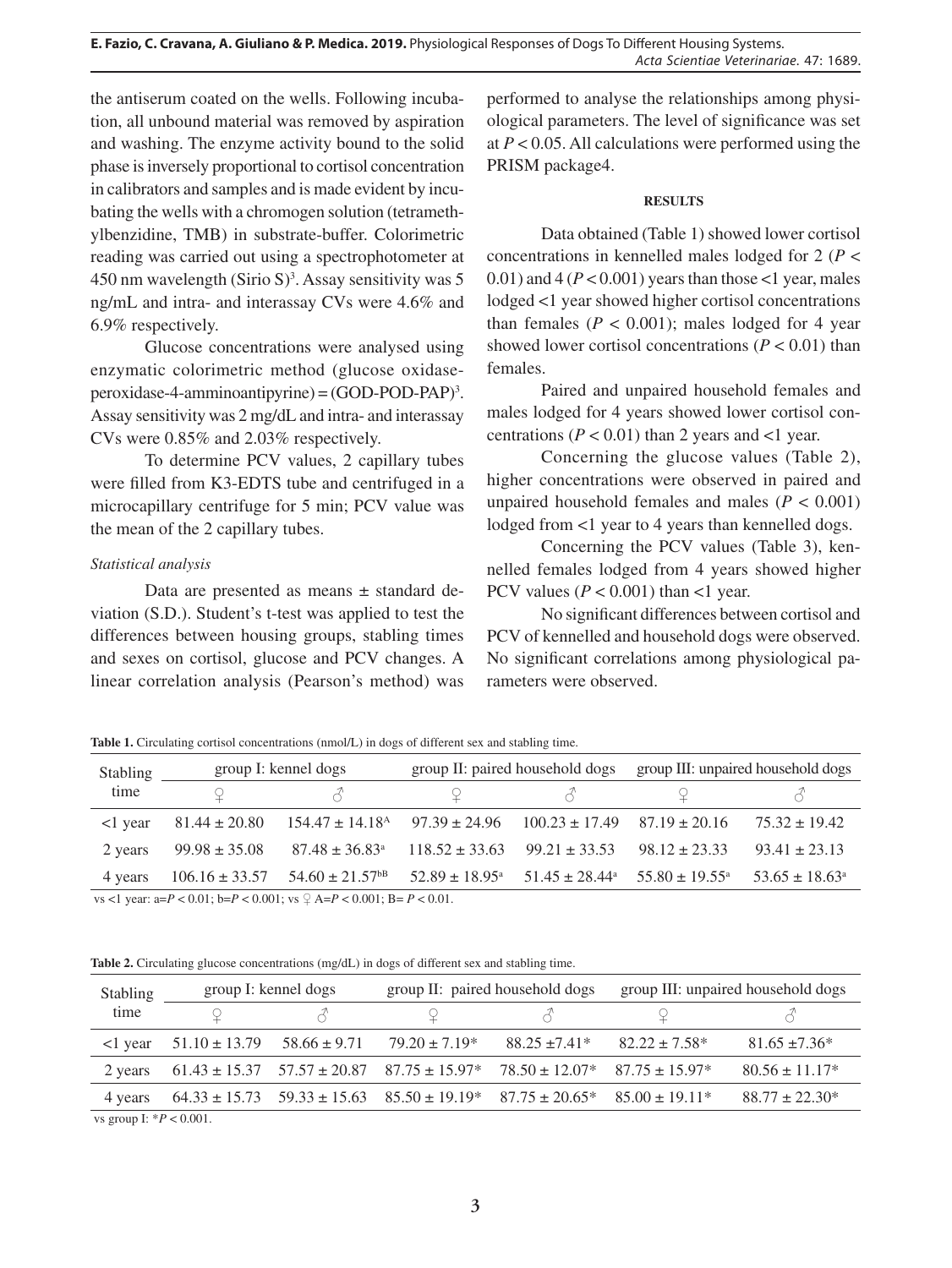**E. Fazio, C. Cravana, A. Giuliano & P. Medica. 2019.** Physiological Responses of Dogs To Different Housing Systems. *Acta Scientiae Veterinariae*. 47: 1689.

| <b>Stabling</b><br>time | group I: kennel dogs |                                           | group II: paired household dogs |                  | group III: unpaired household dogs |                  |
|-------------------------|----------------------|-------------------------------------------|---------------------------------|------------------|------------------------------------|------------------|
|                         |                      |                                           |                                 |                  |                                    |                  |
| <1 year                 | $44.75 \pm 5.57$     | $51.25 \pm 2.98$                          | $50.60 \pm 3.21$                | $50.00 \pm 5.48$ | $50.05 + 3.21$                     | $45.20 \pm 3.48$ |
| 2 years                 | $49.36 \pm 6.10$     | $50.85 \pm 4.79$                          | $49.50 \pm 3.79$                | $45.25 + 4.43$   | $48.56 + 3.17$                     | $47.22 \pm 3.13$ |
| 4 years                 |                      | $57.22 \pm 6.18^{\circ}$ $55.20 \pm 5.09$ | $51.00 \pm 2.82$                | $47.00 \pm 2.58$ | $49.00 \pm 2.66$                   | $48.00 \pm 2.68$ |

Table 3. PCV (%) values in dogs of different sex and stabling time.

vs <1 year: a=*P* < 0.001.

#### **DISCUSSION**

Circulating cortisol concentrations obtained in dogs of groups I and II are in agreement with data reported in literature for domestic dog (*Canis familiaris*) [11,17].

The magnitude of cortisol decreases after 2 and 4 years of stabling time in kennelled male dogs could suggest a stimulus-response relationship, probably due to adaptive responses. Moreover, circumstantial evidence suggests that during the greatest stabling time males had presumably become totally accustomed to kennel environment; this response could be related to the possible inhibition of adrenocortical activity, reported when the presentation of stressful stimulus involves a consummatory event [23]. On this basis, these data suggest that stabling time might induce an activation of the HPA with an increase in cortisol concentrations only in dogs lodged from <1 year, as previously observed by Mondelli *et al*. [24] that to consider the cortisol concentration of dogs lodged from 2 years in a shelter a baseline value references.

Interestingly enough in this observational study was that the exact consummatory event could be represented by the long stabling time itself, observed only in males. However, the fact that the cortisol trend differs between females and males, fortunately does not precludes the possibility to compare the two different sex, establishing if sex had a real impact on cortisol changes. Indeed, a significant effect of sex on cortisol changes only in males lodged from both  $2 (P < 0.01)$ and 4 (*P* < 0.001) years was observed. Moreover, the significant differences of cortisol concentrations between males and females in group I after a stabling time of <1 and 4 years confirm the wide variability of HPA activity independent of the different sex of dogs [20].

On the other hand, it is possible to suppose that normal home environment could have elide this effect, as demonstrate by the absence of significant differences in cortisol concentrations in household male and female dogs, independent of short-, medium- and long-term stabling times. There are several possible explanations as why no significant differences were observed. The first is that stress responses to normal home environment change, over the short- and medium time, remain reasonably constant throughout homing, showing that once dogs were habituated to their circumstance. The second is that this previous level of habituation probably increased with long-time and with relative previous experience of homed dogs, as shown by the lowest cortisol concentrations in dogs stabling for 4 years. Hence, the third possibility is that the length of time in normal home environment is a major determinant of welfare state for dogs.

The results obtained do not exclude that certain stressful conditions, as a visit to a veterinary practice or hospitalization in a referral clinic [40], immobilization stress [9], novel stimuli and social isolation [8,25,36], entering and re-homing kennels [15] may disrupt the pituitary-axis in domestic dogs and lead to an increase in cortisol concentrations.

Therefore, the different adrenocortical response between groups I and II could be interpreted in terms of different physical and mental stimuli. This consideration seems likely, since the environmental stimuli (familiar and/or unfamiliar) are associated with changes in HPA sensitivity [16]. In addition, a circadian cortisol rhythm was observed in dogs with common daily routine with no particular physical and emotional load and in experimental dogs used for experimental purpose on a long-term basis [20]. Likewise, in previous study dogs confined in the shelter for their 1st, 2nd, or 3rd day had higher cortisol levels than a group maintained for more than 9 days; in addition, dogs in the shelter for an intermediate period (day 4-9) had intermediate levels of cortisol [14].

Concerning the age variability, the effects of aging on the HPA system in response to challenge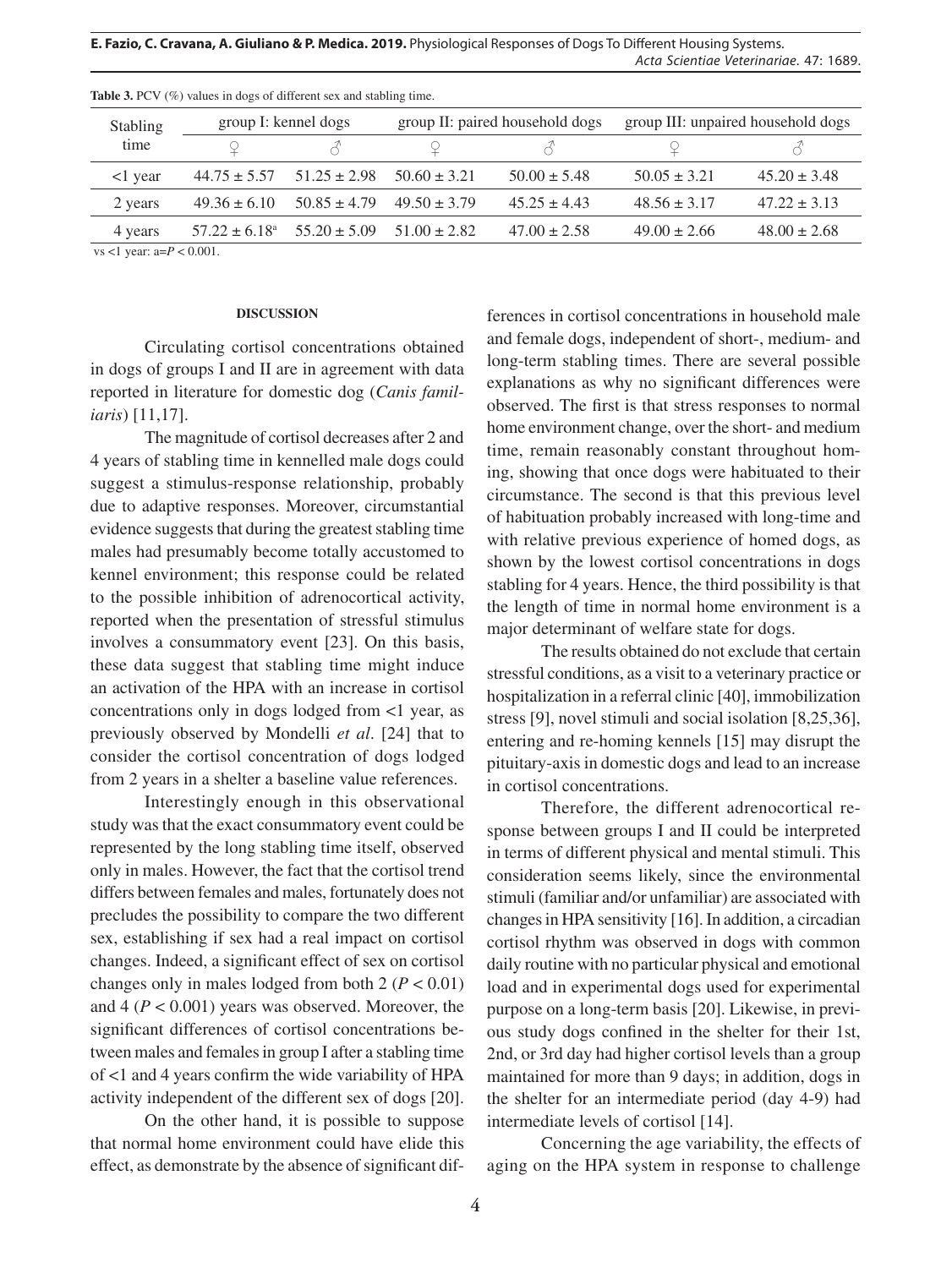**E. Fazio, C. Cravana, A. Giuliano & P. Medica. 2019.** Physiological Responses of Dogs To Different Housing Systems. *Acta Scientiae Veterinariae*. 47: 1689.

by stress were specifically investigated also in dogs [31]. Younger dogs had higher cortisol concentrations than older ones; hence, adult males maintained relatively low cortisol concentrations [9]. In this study the age of dogs stabled from short-term time was the same of subjects stabled from medium- or long-term time.

On this basis, part of the difficulty in determining the role played by the stabling time in stress responses is caused by the fact that circulating cortisol concentrations could not reflect the existence of circadian rhythms, because minute by minute fluctuations in plasma cortisol concentrations could only be observed if more frequent blood samplings were employed [18,20,26]. However, this consideration has not been tested experimentally. Certainly, the presence or absence of a circadian rhythm cannot be ascribed to the time of day, since all blood samplings for the different groups were performed at 09:00 h.

The physiological higher glucose concentrations in household dogs than kennel dogs showed that the normal home environment offers probably more rich stimuli than kennel, independent of stabling times and sex. It is possible to suppose that the housing system of dogs also results in significant rise of organ reserve and adaptability, presumably due at early greatest in functional changes in the catecholaminergic system and related increased hepatic glycogenolysis and gluconeogenesis [10].

Concerning the PCV changes, there is disagreement among authors about gender differences in the circulating mass of erythrocytes according to different age [19,21] and sex [5,35,37].

### **CONCLUSION**

In conclusion, this is an observational study on the adaptive responses of circulating cortisol, glucose and PCV patterns to different housing systems in both kennel and household, leading to the question of physiological relevance concerning the effects of different stabling time in dogs, according to the quality of life.

MANUFACTURERS

1 Terumo Corp. Leuven, Belgium.

2 APTACA s.r.l. Canelli, Ialy.

3 SEAC/RADIM. Florence, Italy.

4 GraphPad Software Inc. San Diego, CA, USA.

*Acknowledgements***.** We would like to thank the veterinarian Dr. Antonio Giuliano for his assistance with data and blood sample collection.

*Ethical approval***.** All procedures were formally approved by Ethical Committee for the care and use of animals of Department of Veterinary Sciences and were performed in compliance with the guidelines of the Italian law on the care and use of animals (D.L. 4/3/2014 n. 26) and EU Directive (Directive 2010/63).

*Declaration of interest***.** The authors declare that they have no conflict of interest that could be perceived as prejudicing the impartiality of the research reported.

#### **REFERENCES**

- **1 Accorsi P.A., Carloni E., Valsecchi P., Viggiani R., Gamberoni M., Tamanini C. & Seren E. 2008.** Cortisol determination in hair and faeces from domestic cats and dogs. *General and Comparative Endocrinology*. 155(2): 398-402.
- **2 Beerda B., Schilder M.B.H., van Hooff J.A.R.A.M. & de Vries H.W. 1997.** Manifestations of chronic and acute stress in dogs. *Applied Animal Behavior Science*. 52(3-4): 307-319.
- **3 Beerda B., Schilder M.B.H., van Hooff J.A.R.A.M., de Vries H.W. & Mol J.A. 1998.** Behavioural, saliva cortisol and heart rate responses to different types of stimuli in dogs. *Applied Animal Behavior Science*. 58(3-4): 365-381.
- **4 Beerda B., Schilder M.B.A., van Hoof J.A.R.A.M., de Vries H.W. & Mol J.A. 2000.** Behavioural and hormonal indicators of enduring environmental stress in dogs. *Animal Welfare*. 9(1): 49-62.
- **5 Bell G.M. & Fowler J.S. 1985.** Red cell population distributions in healthy dogs. *Research in Veterinary Science*. 38(2): 220-225.
- **6 Bergeron R., Scott S.L., Émond J.P., Mercier F., Cook N.J. & Schaefer A.L. 2002.** Physiology and behavior of dogs during air transport. *Canadian Journal of Veterinary Research*. 66(3): 211-216.
- **7 Bryan H.M., Adams A.G., Invik R.M., Wynne-Edwards K.E. & Smits J.E.G. 2013.** Hair as a meaningful measure of baseline cortisol levels over time in dogs. *Journal of the American Association for Laboratory Animal Science*. 52(2): 189-196.
- **8 Coppola C.L., Grandin T. & Enns R.M. 2003.** Effect of temperament on stress response of stray adult dogs in a shelter environment. *Journal of Animal Science*. 81(Suppl1): 69.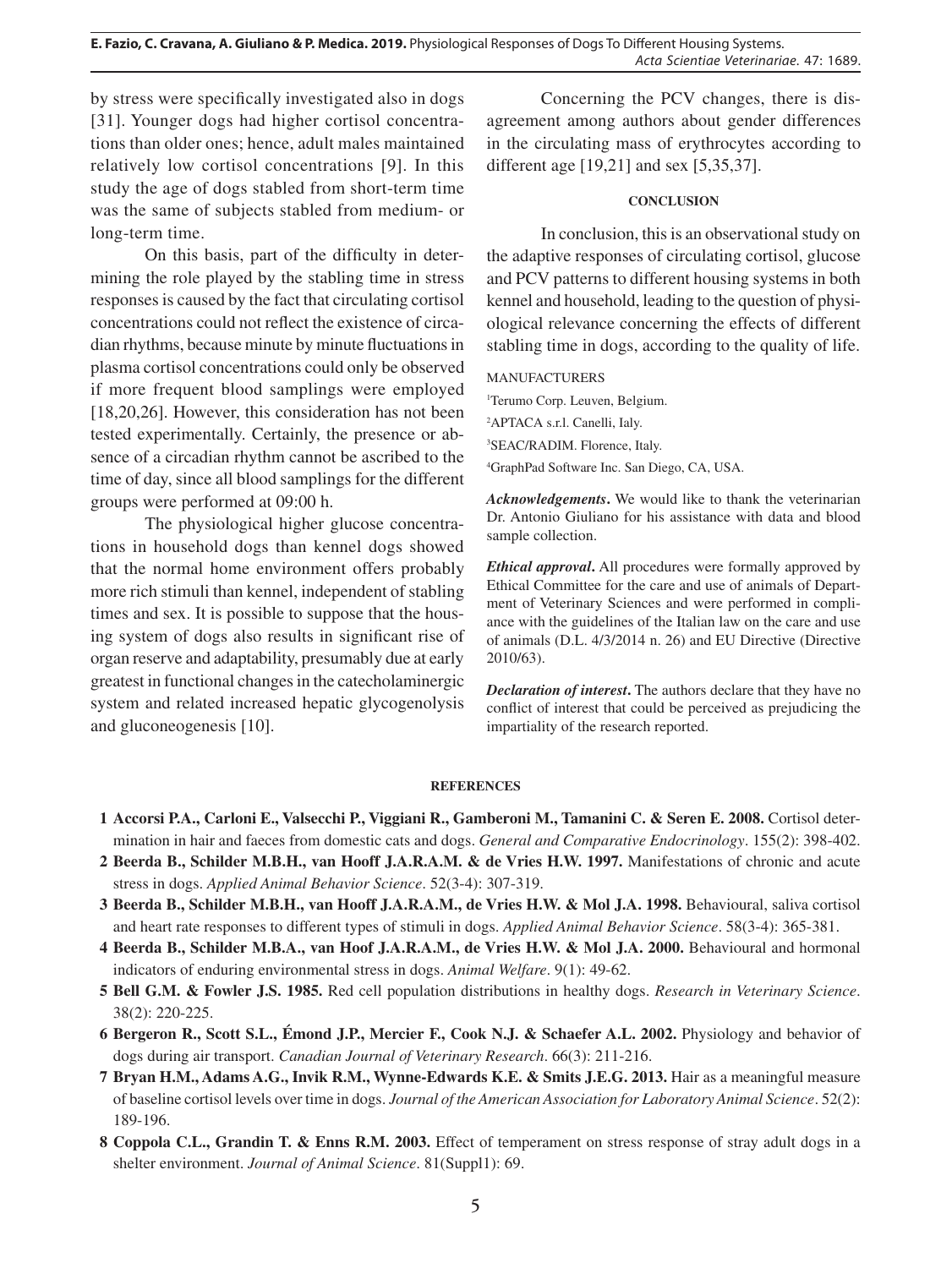- **9 de Villiers M.S., van Jaarsveld A.S., Meltzer D.G. & Richardson P.R. 1997.** Social dynamics and the cortisol response to immobilization stress of the African wild dog, *Lycaon pictus*. *Hormones and Behavior*. 31(1): 3-14.
- **10 Desborough J.P. 2000.** The stress response to trauma and surgery. *British Journal of Anaesthesia*. 85(1): 109-117.
- **11 Feldman B.F., Zinkl J.G., Jain N.C. & Schalm O.W. 2000.** *Schalm's Veterinary Hematology*. 5th edn. Philadelphia: Lippincott Williams & Wilkins, 356p.
- **12 Gazzano A., Mariti C., Himmelmann M., Calderisi L., Niccolini A., Ruggeri G., Guidi G., Ducci M., Martelli F. & Sighieri C. 2004.** Evaluation of cortisolemia in dogs housed in a shelter. *Annali Facoltà Medicina Veterinaria Pisa*. LVII(2): 189-196.
- **13 Grigg E.K., Nibblett B.M., Robinson J.Q. & Smits J.E. 2017.** Evaluating pair versus solitary housing in kennelled domestic dogs (*Canisfamiliaris*) using behaviour and hair cortisol: a pilot study. *Veterinary Record Open* 4(1):e000193. doi:10,1136/vetreco-2016-000193
- **14 Hennessy M.B., Davis H.N., Williams M.T., Mellott C. & Douglas C.W. 1997.** Plasma cortisol levels of dogs at a county animal shelter. *Physiology & Behavior*. 62(3): 485-490.
- **15 Hiby E.F., Rooney N.J. & Bradshaw J.W. 2006.** Behavioural and physiological responses of dogs entering re-homing kennels. *Physiology & Behavior*. 89(3): 385-391.
- **16 Irvine C.H.G. & Alexander S.L. 1994.** Factors affecting the circadian rhythm in plasma cortisol concentrations in the horse. *Domestic Animals Endocrinology*. 11(2): 227-236.
- **17 Kaneko J., Harney J.W. & Bress M.L. 2010.** Blood analyte reference values in small and same laboratory animals (Appendix IX). In: *Clinical Biochemistry of Domestic Animals*. San Diego: Academic Press, 896p.
- **18 Kemppainen R.J. & Sartin J.L. 1984.** Effects of a single intravenous dose of dexamethasone on baseline plasma cortisol concentrations and responses to synthetic ACTH in healthy dogs. *American Journal of Veterinary Research*. 45(4): 742-746.
- **19 Kimura T., Ohshima S. & Doi K. 1992.** Haematological and serum biochemical values in hairless and haired descendants of Mexican hairless dogs. *Laboratory Animals*. 26(3): 214-218.
- **20 Kolevská J., Brunclík V. & Svoboda M. 2003.** Circadian rhythm of cortisol secretion in dogs of different daily activities. *Acta Veterinaria Brno*. 72(4): 599-605.
- **21 Konrád J., Cupák M. & Husák S. 1980.** Hematology of the clinically healthy dog. *Veterinární Medicína (Praha)*. 25(7): 405-412.
- **22 Leadon D.P. & Mullins E. 1991.** Relationship between kennel size and stress in greyhounds transported short distances by air. *Veterinary Record*. 129(4): 70-73.
- **23 Levine S., Coe C. & Wiener S. 1989.** Psychoneuroendocrinology of stress: a psychobiological perspective. In: Brush F.R. & Levine S. (Eds). *Psychoneuroendocrinology*. New York: Academic Press Inc, pp.341-377.
- **24 Mondelli, F., Prato Previde E., Verga M., Levi D., Magistrelli S. & Valsecchi F. 2004.** The bond that never developed: adoption and relinquishment of dogs in a rescue shelter. *Journal of Applied Animal Welfare Science*. 7(4): 253-266.
- **25 Muir J.L. & Pfister H.P. 1986.** Corticosterone and prolactin responses to predictable and unpredictable novelty stress in rats. *Physiology &. Behavior*. 37(2): 285-288.
- **26 Orth D.N., Peterson M.E. & Drucker W.D. 1998.** Plasma immunoreactive proopiomelanocortin peptides and cortisol in normal dogs and dogs with Cushing's syndrome: diurnal rhythm and responses to various stimuli. *Endocrinology*. 122(4): 1250-1262.
- **27 Palme R., Schatz S. & Möstl E. 2001.** Effect of vaccination on fecal cortisol metabolites in cats and dogs. *Deutsche Tierärztliche Wochenschrift*. 108(1): 23-25.
- **28 Part C.E., Kiddie J.L., Hayes W.A., Mills D.S., Neville R.F., Morton D.B. & Collins L.M. 2014.** Physiological, physical and behavioural changes in dogs (*Canis familiaris*) when kennelled: testing the validity of stress parameters. *Physiology & Behavior*. 133(11): 260-271.
- **29 Radisavljević K., Vučinić M., Becskei Zs., Stanojković A. & Ostović M. 2017.** Comparison of stress level indicators in blood of free-roaming dogs after transportation and housing in the new environment. *Journal of Applied Animal Research*. 45(1): 52-55.
- **30 Rooney N.J., Gaines S.A. & Bradshaw J.W. 2007.** Behavioural and glucocorticoid responses of dogs (*Canis familiaris*) to kennelling; investigating mitigation of stress by prior habituation. *Physiology & Behavior*. 92(5): 847-854.